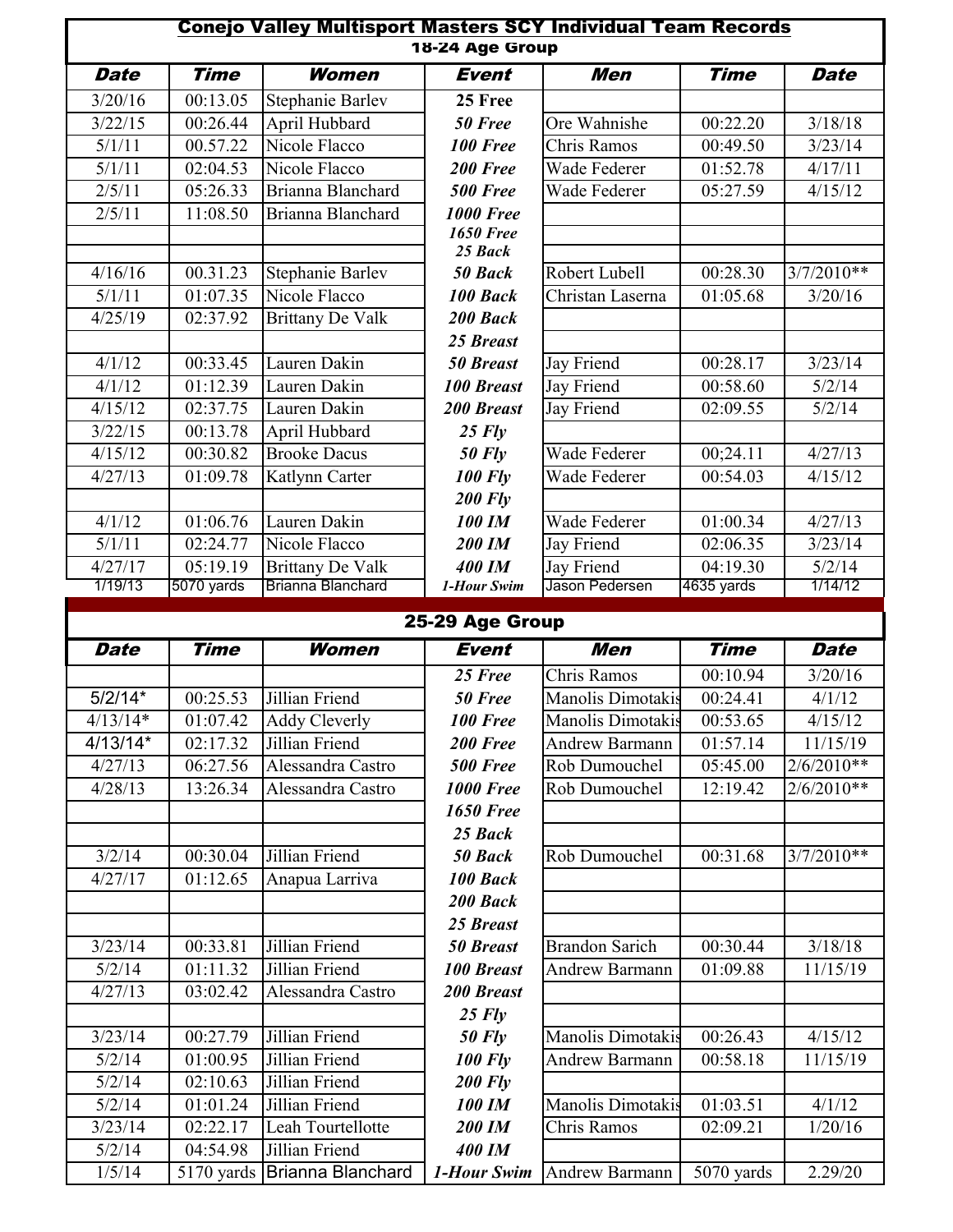|                    |                        |                              | 30-34 Age Group              |                    |             |             |
|--------------------|------------------------|------------------------------|------------------------------|--------------------|-------------|-------------|
| <b>Date</b>        | <b>Time</b>            | Women                        | <b>Event</b>                 | Men                | <b>Time</b> | <b>Date</b> |
|                    |                        |                              | 25 Free                      |                    |             |             |
| $4/18/2010**$      | 00:28.45               | Lindsay Lippert              | 50 Free                      | Justin McClure     | 00:23.85    | 3/22/15     |
| 4/18/2010**        | 01:05.22               | Lindsay Lippert              | <b>100 Free</b>              | Justin McClure     | 00:51.07    | 3/22/15     |
| 4/18/2010**        | 02:15.92               | Lindsay Lippert              | 200 Free                     | Jordan Rapp        | 02:04.62    | 2/4/12      |
|                    |                        |                              | <b>500 Free</b>              | Jordan Rapp        | 05:23.58    | 2/4/12      |
|                    |                        |                              | <b>1000 Free</b>             | Jordan Rapp        | 10:59.52    | 2/4/12      |
|                    |                        |                              | <b>1650 Free</b>             | Jordan Rapp        | 18:19.56    | 3/23/14     |
|                    |                        |                              | 25 Back                      |                    |             |             |
| 4/27/17            | 00:35.37               | Samantha Marshall            | 50 Back                      | Justin McClure     | 00:27.08    | 3/23/14     |
|                    |                        |                              | 100 Back                     | Justin McClure     | 00:58.64    | 3/23/14     |
|                    |                        |                              | 200 Back                     |                    |             |             |
|                    |                        |                              | 25 Breast                    |                    |             |             |
| 3/19/17            | 00:39.43               | Samantha Marshall            | <b>50 Breast</b>             | Erol Ari           | 00:30.26    | 3/22/15     |
| 4/27/17            | 01:33.20               | Juliana Hartrich             | <b>100 Breast</b>            | Erol Ari           | 01:05.71    | 3/22/15     |
|                    |                        |                              | <b>200 Breast</b>            |                    |             |             |
| 3/20/16            | 00:19.93               | <b>Wendy Crockett</b>        | $25$ $Flv$                   |                    |             |             |
| 2/8/20             | 00:36.44               | Ami Sarich                   | $50$ Fly                     | Justin McClure     | 00:25.06    | 3/22/15     |
|                    |                        |                              | <b>100 Fly</b>               | Justin McClure     | 01:00.60    | 3/22/15     |
|                    |                        |                              | <b>200 Fly</b>               |                    |             |             |
| 3/20/16            | 01:09.24               | <b>Wendy Crockett</b>        | 100 IM                       | Justin McClure     | 01:00.13    | 3/23/14     |
|                    |                        |                              | 200 IM                       | Justin McClure     | 02:09.90    | 3/22/15     |
|                    |                        |                              | <b>400 IM</b>                |                    |             |             |
| 1/31/11            |                        | 4375 yards Lindsay Lippert   | 1-Hour Swim                  | Jordan Rapp        | 5275 yards  | 1/25/14     |
|                    |                        |                              | 35-39 Age Group              |                    |             |             |
| <b>Date</b>        | <b>Time</b>            | Women                        | <b>Event</b>                 |                    |             |             |
|                    |                        |                              |                              | <b>Men</b>         | <b>Time</b> | <b>Date</b> |
| 3/22/15            | 00:16.31               | Jaime Wooten                 | 25 Free                      | Dusty Nabor        | 00:12.19    | 03/22/15    |
| 3/18/18            | 00:25.36               | Tomoko Naka                  | 50 Free                      | Dusty Nabor        | 00:24.56    | 3/23/14     |
| 3/18/18            | 00:55.58               | Tomoko Naka                  | <b>100 Free</b>              | Michael Denny      | 00:53.86    | 4/27/17     |
| $5/20/2010**$      | 2:06:45                | Jinxi Caddel                 | 200 Free                     | Michael Denny      | 01:57.49    | 4/27/17     |
| $5/7/2010**$       | 05:42.69               | Jinxi Caddel                 | <b>500 Free</b>              | <b>Dusty Nabor</b> | 05:53.15    | 4/27/13     |
|                    |                        |                              | <b>1000 Free</b>             |                    |             |             |
| 3/23/14            | 20:39.29               | Karin Langer                 | <b>1650 Free</b>             | Nick Roumonada     | 23:09.49    | 3/23/14     |
|                    |                        |                              | 25 Back                      |                    |             |             |
| $5/7/2010**$       | 00:31.88               | Jinxi Caddel                 | 50 Back                      | Michael Denny      | 00:28.63    | 4/27/17     |
| $4/18/2010**$      | 01:08.67               | Jinxi Caddel                 | 100 Back                     | Vincent Visco      | 01:06.91    | 3/23/14     |
|                    |                        |                              | 200 Back                     |                    |             |             |
| 3/22/15            | 00:17.25               | Karin Langer                 | 25 Breast                    |                    |             |             |
| 3/18/18            | 00:35.41               | Sara Habib                   | <b>50 Breast</b>             |                    |             |             |
| 3/17/19            | 01:17.91               | Sara Habib                   | <b>100 Breast</b>            | Dusty Nabor        | 01:14.57    | 3/23/14     |
| 3/18/18            | 02:50.86               | Sara Habib                   | 200 Breast                   |                    |             |             |
| 3/22/15            | 00:18.67               | Jaime Wooten                 | $25$ Fly                     | Christopher Lee    | 00:15.80    | 3/22/15     |
| 3/18/18            | 00:26.75               | Tomoko Naka                  | <b>50 Fly</b>                | Michael Denny      | 00:27.21    | 4/27/17     |
| 4/18/2010**        | 01:08.41               | Jinxi Caddel                 | <b>100 Fly</b>               | Marc Mohr          | 01:13.91    | 3/23/14     |
|                    |                        |                              | <b>200 Fly</b>               |                    |             |             |
| $5/20/2010**$      | 01:06.91               | Jinxi Caddel                 | 100 IM                       | Michael Denny      | 01:02.27    | 3/19/17     |
| 3/22/15            | 02:31.31               | Karin Langer                 | 200 IM                       | Marc Mohr          | 02:40.84    | 3/23/14     |
| 3/22/15<br>1/25/14 | 05:24.89<br>4560 yards | Karin Langer<br>Karin Langer | <b>400 IM</b><br>1-Hour Swim | Vincent Visco      | 5065 yards  | 1/19/13     |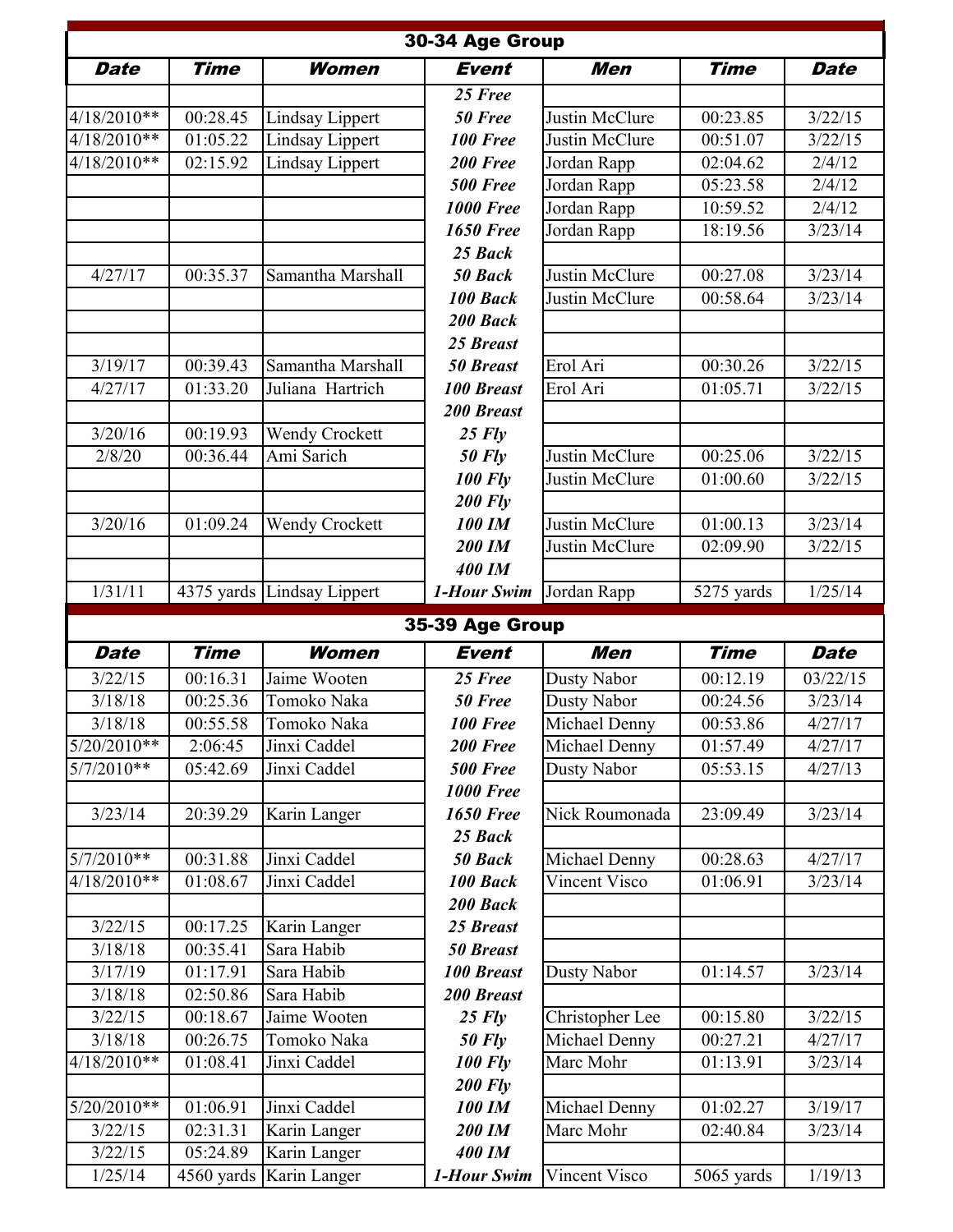|                    |                         |                                           | 40-44 Age Group                 |                              |                      |                         |
|--------------------|-------------------------|-------------------------------------------|---------------------------------|------------------------------|----------------------|-------------------------|
| <b>Date</b>        | <b>Time</b>             | Women                                     | <b>Event</b>                    | Men                          | <b>Time</b>          | <b>Date</b>             |
| 3/22/15            | 00:11.12                | Michelle Stearns                          | 25 Free                         | Stephen Ball                 | 00:10.74             | 03/22/15                |
| $3/7/2010**$       | 00:27.86                | Julie Flores                              | 50 Free                         | Kelly Karren                 | 00:22.89             | 4/28/16                 |
| 5/16/19            | 00:59.46                | E Maidenberg                              | 100 Free                        | Kelly Karren                 | 00:51.48             | 4/26/15                 |
| 4/25/19            | 02:08.19                | E Maidenberg                              | 200 Free                        | Kelly Karren                 | 01:56.62             | 5/11/18                 |
| 4/25/19            | 05:43.43                | E Maidenberg                              | <b>500 Free</b>                 | Carl Warren                  | 06:08.52             | 3/22/15                 |
| 5/16/19            | 11:56.90                | E Maidenberg                              | <b>1000 Free</b>                | <b>Stephen Germain</b>       | 13:32.23             | 2/5/11                  |
| 3/20/16            | 20:09.83                | Leslie Monroe                             | <b>1650 Free</b>                | Jonathan Kretz               | 20:13.30             | 3/17/19                 |
|                    |                         |                                           | 25 Back                         |                              |                      |                         |
| $4/27/17*$         | 00:32.74                | Leslie Monroe                             | 50 Back                         | Kelly Karren                 | 00:28.53             | 4/28/18                 |
| 3/19/17            | 01:11.04                | Leslie Monroe                             | 100 Back                        | Kelly Karren                 | 00:59.76             | 4/24/15                 |
| 2/5/11             | 02:47.93                | Beata Konopka                             | 200 Back                        | Kelly Karren                 | 02:13.35             | 7/25/21                 |
|                    |                         |                                           | 25 Breast                       |                              |                      |                         |
| $3/20/2010**$      | 00:34.22                | Julie Flores                              | <b>50 Breast</b>                | Nick Boshoff                 | 00:30.92             | 4/28/13                 |
| 4/18/2010**        | 01:14.32                | Julie Flores                              | <b>100 Breast</b>               | <b>Steve Arvedson</b>        | 01:06.85             | 4/18/2010**             |
| 4/27/17            | 02:39.93                | Leslie Monroe                             | 200 Breast                      | Shawn Jones                  | 02:34.36             | 4/16/16                 |
|                    |                         |                                           | $25$ Fly                        | Kelly Karren                 | 00:11.71             | 3/20/16                 |
| 3/19/17            | 00:30.69                | Leslie Monroe                             | $50$ Fly                        | Kelly Karren                 | 00:24.74             | 4/28/16                 |
| 3/17/19            | 01:07.82                | Leslie Monroe                             | <b>100 Fly</b>                  | Kelly Karren                 | 00:56.13             | 5/11/18                 |
| 3/17/19            | 02:33.65                | Leslie Monroe                             | $200$ Fly                       | Shawn Jones                  | 02:22.07             | 4/16/16                 |
| $3/7/2010**$       | 01:09.88                | Julie Flores                              | <b>100 IM</b>                   | Kelly Karren                 | 00:59.20             | 4/25/15                 |
| 3/19/17            | 02:26.40                | Leslie Monroe                             | 200 IM                          | Kelly Karren                 | 02;12.98             | 2/10/18                 |
| 5/2/14             | 05:40.24                | Deanna Koehler                            | <b>400 IM</b>                   | Stephen Germain              | 05:43.29             | 2/5/11                  |
| $1/31/2010**$      | $\overline{4630}$ yards | Julie Flores                              | 1-Hour Swim                     | <b>Steve Arvedson</b>        | 5180 yards           | $1/31/2010**$           |
|                    |                         |                                           |                                 |                              |                      |                         |
|                    |                         |                                           |                                 |                              |                      |                         |
| <b>Date</b>        | <b>Time</b>             | Women                                     | 45-49 Age Group<br><b>Event</b> | Men                          | <b>Time</b>          | <b>Date</b>             |
|                    |                         |                                           |                                 |                              |                      |                         |
| 3/22/15            | 00:17.79                | Kristi Kastler                            | 25 Free                         | Michael Boosin               | 00:10.44             | 3/22/15                 |
| $5/20/2010**$      | 00:25.89                | <b>Becky Cleavenger</b>                   | 50 Free                         | Matt Biondi                  | 00:21.43             | $\frac{1}{5/2}/14$ * !! |
| 5/20/2010**        | 00:57.06                | <b>Becky Cleavenger</b>                   | 100 Free                        | Matt Biondi                  | 00:46.83             | $5/2/14$ !!             |
| 4/25/19            | 02:04.88                | L. Daland-James                           | 200 Free                        | Nick Boshoff                 | 01:57.06             | 4/13/14                 |
| 4/25/19            | 05:30.42                | L. Daland-James                           | <b>500 Free</b>                 | Eric Marnoch                 | 05:27.34             | 3/22/15                 |
| 3/10/15            | 12:10.40                | Deanna Koehler                            | <b>1000 Free</b>                | Doug Koehler                 | 11:33.02             | 3/15/15                 |
| 3/29/15            | 20:17.78                | Deanna Koehler                            | <b>1650 Free</b>                | Doug Koehler                 | 18:24.97             | 5/2/14                  |
| 3/20/16            | 00:16.57                | Beata Konopka                             | 25 Back                         |                              |                      |                         |
| $4/27/17*$         | 00:31.98                | Beata Konopka                             | 50 Back                         | Matt Biondi                  | 00:26.49             | $5/2/14*$               |
| 4/27/17            | 01:12.09                | Beata Konopka                             | 100 Back                        | Kelly Karren                 | 01:00.01             | 4/25/19                 |
| 4/25/19            | 02:23.48                | L. Daland-James                           | 200 Back                        | Michael Boosin               | 02:21.69             | 4/12/15                 |
|                    |                         |                                           | 25 Breast                       |                              |                      |                         |
| 4/24/15            | 00:34.28                | Jennifer Weiderman                        | <b>50 Breast</b>                | Michael Boosin               | 00:29.27             | 5/7/15                  |
| 4/25/15<br>4/25/19 | 01:14.94<br>02:38.30    | Jennifer Weiderman<br>L. Daland-James     | <b>100 Breast</b><br>200 Breast | Doug Koehler                 | 01:05.49             | 4/25/15                 |
|                    |                         |                                           |                                 | Doug Koehler                 | 02:22.44             | 5/2/14                  |
| 3/20/16<br>5/1/11  | 00:15.07<br>00:29.46    | Beata Konopka                             | $25$ Fly                        | Kerry O'Shea<br>Matt Biondi  | 00:14.11<br>00:23.89 | 3/1/16<br>3/23/14       |
|                    |                         | <b>Becky Cleavenger</b>                   | $50$ Fly                        |                              | 00:56.66             | 4/25/19                 |
| 5/15/11            | 01:12.98                | <b>Becky Cleavenger</b><br>Deanna Koehler | <b>100 Fly</b>                  | Kelly Karren                 |                      |                         |
| 4/28/16            | 02:46.86                |                                           | <b>200 Fly</b>                  | Matt Biondi                  |                      |                         |
| 5/1/11<br>4/25/19  | 01:08.69<br>02:23.17    | <b>Becky Cleavenger</b><br>L Daland-James | 100 IM<br>200 IM                |                              | 00:54.78<br>02:12.45 | 5/2/14                  |
| 4/12/15            | 05:30.49                | Deanna Koehler                            | <b>400 IM</b>                   | Doug Koehler<br>Doug Koehler | 04:42.12             | 4/26/15<br>5/2/14       |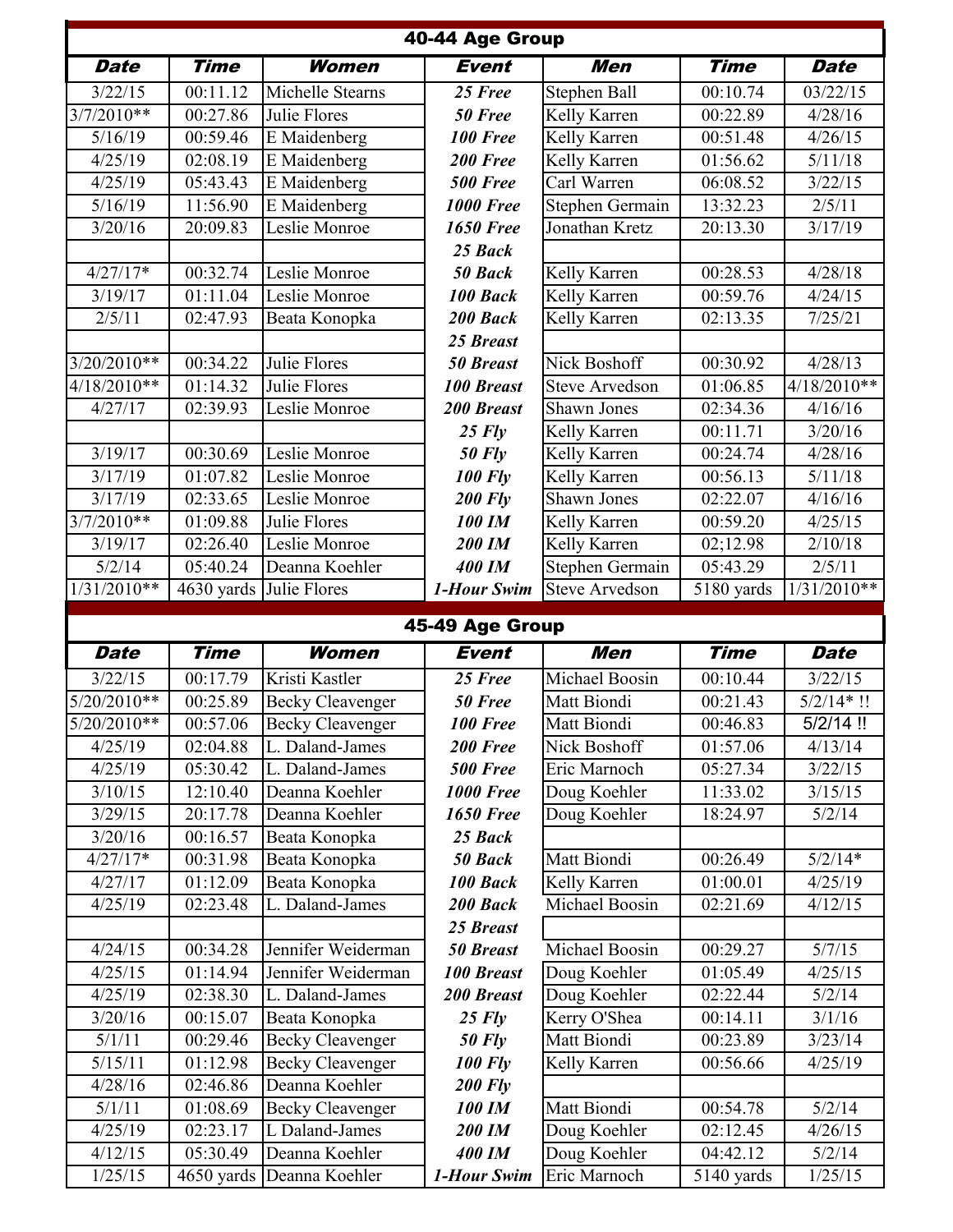| 50-54 Age Group    |                         |                                         |                         |                         |                       |             |  |
|--------------------|-------------------------|-----------------------------------------|-------------------------|-------------------------|-----------------------|-------------|--|
| <b>Date</b>        | <b>Time</b>             | Women                                   | <b>Event</b>            | Men                     | <b>Time</b>           | <b>Date</b> |  |
| 3/20/16            | 00:12.77                | <b>Becky Cleavenger</b>                 | 25 Free                 | Chris Wall              | 00:10.90              | 3/22/15     |  |
| 5/13/18            | 00:26.21                | <b>Becky Cleavenger</b>                 | 50 Free                 | Michael Boosin          | 00:22.90              | 3/17/19     |  |
| 4/27/17            | 00:57.46                | <b>Arlette Godges</b>                   | <b>100 Free</b>         | Matt Biondi             | 00:50.81              | 3/19/17     |  |
| 3/17/19            | 02:04.29*               | Jill Gellatly                           | 200 Free                | A McNaughton            | 02:12.54              | 3/19/17     |  |
| 5/25/19            | 05:32.86                | Jill Gellatly                           | <b>500 Free</b>         | Doug Koehler            | 05:28.65              | 4/16/16     |  |
| $2/21/2010**$      | 11:57.22                | Ahelee Sue Osborn                       | <b>1000 Free</b>        | Mark Losinski           | 15:04.07              | 2/5/11      |  |
| $2/21/2010**$      | 19.47.12                | Ahelee Sue Osborn                       | <b>1650 Free</b>        | Doug Koehler            | 18:38.16              | 4/28/16     |  |
| 3/22/15            | 00:18.17                | <b>Becky Cleavenger</b>                 | 25 Back                 |                         |                       |             |  |
| 3/20/2010**        | 00:30.90                | Ahelee Sue Osborn                       | 50 Back                 | <b>Brad Stolshek</b>    | 00:29.88              | 3/4/12      |  |
| $5/20/2010**$      | 01:04.32                | Ahelee Sue Osborn                       | 100 Back                | <b>Brad Stolshek</b>    | 01:06.06              | 3/23/14     |  |
| $2/6/2010**$       | 02:18.42                | Ahelee Sue Osborn                       | 200 Back                |                         |                       |             |  |
|                    |                         |                                         | 25 Breast               |                         |                       |             |  |
| $3/20/2010**$      | 00:34.38                | Ahelee Sue Osborn                       | <b>50 Breast</b>        | Doug Koehler            | 00:29.70              | 4/28/16     |  |
| 5/13/18            | 01:14.04                | Jennifer Weiderman                      | <b>100 Breast</b>       | Doug Koehler            | 01:05.11              | 4/28/16     |  |
| 3/17/19            | 02:42.82                | Jennifer Weiderman                      | <b>200 Breast</b>       | Doug Koehler            | 02:22.01              | 4/28/16     |  |
| 3/20/16            | 00:14.19                | <b>Becky Cleavenger</b>                 | $25$ Fly                | <b>Bradford Stanley</b> | 00:12.46              | 3/22/15     |  |
| 4/27/17            | 00:28.45                | <b>Arlette Godges</b>                   | $50$ Fly                | Matt Biondi             | 00:25.58              | 3/18/18     |  |
| 4/24/15            | 01:06.20                | <b>Arlette Godges</b>                   | <b>100 Fly</b>          | <b>Bradford Stanley</b> | 01:03.89              | 3/22/15     |  |
| 5/16/19            | 02:43.72                | Jennifer Weiderman                      | $200$ Fly               | Doug Koehler            | 02:22.11              | 4/25/19     |  |
| $5/20/2010**$      | 01:04.48                | Ahelee Sue Osborn                       | <b>100 IM</b>           | Doug Koehler            | 01:01.65              | 4/28/18     |  |
| $5/20/2010**$      | 02:20.29                | Ahelee Sue Osborn                       | 200 IM                  | Doug Koehler            | 02:10.74              | 4/28/16     |  |
| $5/7/2010**$       | 05:08.83                | Ahelee Sue Osborn                       | <b>400 IM</b>           | Doug Koehler            | 04:48.60              | 4/28/16     |  |
| $1/31/2010**$      | $\overline{4800}$ yards | Ahelee Sue Osborn                       | 1-Hour Swim             | MarkWuttig              | 4700 yards            | 1/29/16     |  |
|                    |                         |                                         |                         |                         |                       |             |  |
|                    |                         |                                         |                         |                         |                       |             |  |
|                    |                         |                                         | 55-59 Age Group         |                         |                       |             |  |
| <b>Date</b>        | <b>Time</b>             | Women                                   | <b>Event</b>            | <b>Men</b>              | <b>Time</b>           | <b>Date</b> |  |
|                    |                         |                                         | 25 Free                 |                         |                       |             |  |
| 4/25/19            | $00:26.36*$             | <b>Becky Cleavenger</b>                 | 50 Free                 | Scott Adair             | 00:23.62              | 4/8/19      |  |
| 4/25/19            | 00:58.11                | <b>Becky Cleavenger</b>                 | <b>100 Free</b>         | Scott Adair             | 00:53.58              | 4/8/19      |  |
| 4/25/19            | 02:0809                 | <b>Becky Cleavenger</b>                 | 200 Free                | <b>Ralph Smalling</b>   | 02:20.13              | $4/28/13*$  |  |
| 4/27/17            | 06:34.82                | Niki Stokols                            | <b>500 Free</b>         | Tom Pani                | 06:35.97              | 2/4/12      |  |
| 4/28/13            | 13:11.67                | Nlki Stokols                            | <b>1000 Free</b>        | James Aamoth            | 13:39.95              | 5/16/19     |  |
| 4/26/13            | 21:57.17                | Niki Stokols                            | <b>1650 Free</b>        | Tom Pani                | 23:34.68              | 4/15/12     |  |
| 3/20/16            | 00:20.54                | Kimberly Meyer                          | 25 Back                 |                         |                       |             |  |
| 5/16/19            | 00:33.95                | <b>Becky Cleavenger</b>                 | 50 Back                 | <b>Brad Stolshek</b>    | 00:30.18              | $4,27/17*$  |  |
| 4/25/19            | 01:11.94                | <b>Becky Cleavenger</b>                 | 100 Back                | <b>Brad Stolshek</b>    | 01:07.47              | 4,27/17     |  |
| 4/12/15            | 03:00.63                | Nancy K-Reno                            | 200 Back                |                         |                       |             |  |
|                    |                         |                                         | 25 Breast               |                         |                       |             |  |
| 3/3/19             | 00:36.81                | <b>Becky Cleavenger</b>                 | <b>50 Breast</b>        | Chris Wall              | 00:31.81              | 4/27/17     |  |
| 3/19/17            | 01:34.27                | Niki Stokols                            | <b>100 Breast</b>       | Keith Robinson          | 01:18.78              | 4/27/17     |  |
| 2/11/17            | 03:30.18                | Niki Stokols                            | 200 Breast              | Keith Robinson          | 03:02.15              | 4/27/17     |  |
|                    |                         |                                         | $25$ Fly                | Gabriel Salazar         | $\overline{00:}15.29$ | 3/22/15     |  |
| 5/16/19            | 00:29.74                | <b>Arlette Godges</b>                   | $50$ Fly                | Jeff Moxie              | 00:30.28              | 3/23/14     |  |
| 5/16/19            | 01:09.26                | <b>Arlette Godges</b>                   | <b>100 Fly</b>          | <b>Brad Stolshek</b>    | 01:03.65              | 11/15/19    |  |
| 2/11/17            | 03:41.29                | Niki Stokols                            | <b>200 Fly</b>          |                         |                       |             |  |
| 4/25/19            | 01:09.01                | <b>Becky Cleavenger</b>                 | 100 IM                  | <b>Brad Stolshek</b>    | 01:07.14              | 3/4/12      |  |
| 4/25/19<br>2/11/17 | 02:29.75<br>06:41.24    | <b>Becky Cleavenger</b><br>Niki Stokols | 200 IM<br><b>400 IM</b> | <b>Ralph Smalling</b>   | 02:45.20              | 4/28/13     |  |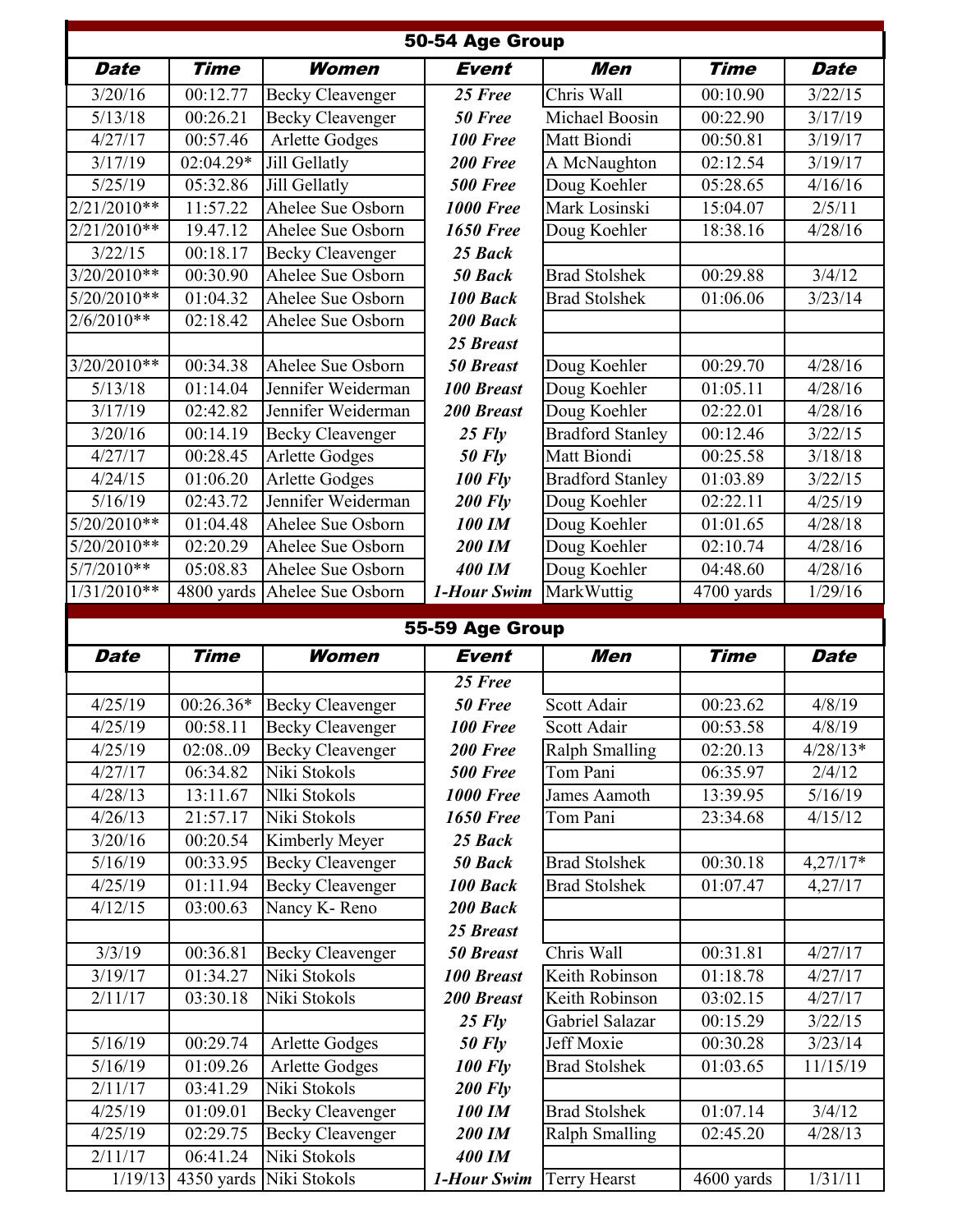|                     |             |                         | 60-64 Age Group              |                              |                        |                    |
|---------------------|-------------|-------------------------|------------------------------|------------------------------|------------------------|--------------------|
| <b>Date</b>         | <b>Time</b> | Women                   | <b>Event</b>                 | Men                          | <b>Time</b>            | <b>Date</b>        |
| $\frac{1}{3}/20/16$ | 00:17.31    | <b>Betty Ceowell</b>    | 25 Free                      | Mark Buckley                 | 00:12.13               | 3/22/15            |
| 4/25/19             | 00:30.19    | Nancy K-Reno            | 50 Free                      | Mark Buckley                 | 00:25.88*              | 3/22/15            |
| 3/17/19             | 01:13.69*   | Niki Stokols            | <b>100 Free</b>              | Robert Rosen                 | 00:58.00               | 5/2/14             |
|                     |             |                         | 200 Free                     | Robert Rosen                 | 02:11.96               | 4/15/12            |
| 4/28/18             | 06:29.44    | Niki Stokols            | <b>500 Free</b>              | Robert Rosen                 | 05:59.80               | 5/2/14             |
|                     |             |                         | <b>1000 Free</b>             | Robert Rosen                 | 12:16.50               | 4/28/13            |
| 3/17/19             | 21:30.95    | Denise Hearst           | <b>1650 Free</b>             | Robert Rosen                 | 21:16.21               | 4/1/12             |
| 3/20/16             | 00:27.51    | <b>Betty Ceowell</b>    | 25 Back                      | Mark Buckley                 | 00:15.60               | 3/20/16            |
| 4/25/19             | 00:33.47*   | Nancy K-Reno            | 50 Back                      | Mark Buckley                 | 00:33.00               | 3/1/15             |
| 4/28/18             | 01:15.51    | Nancy K-Reno            | 100 Back                     | <b>Terry Reding</b>          | 01:20.34               | 4/16/16            |
| 5/16/19             | 02:55.14    | Nancy K-Reno            | 200 Back                     | <b>Terry Reding</b>          | 02:54.86               | 4/16/16            |
|                     |             |                         | 25 Breast                    | Mark Buckley                 | $\overline{00:}17.14$  | 3/1/16             |
|                     |             |                         | <b>50 Breast</b>             | Keith Robinson               | 00:34.78               | 4/25/19            |
|                     |             |                         | <b>100 Breast</b>            | Keith Robinson               | 01:17.64               | 4/25/19            |
|                     |             |                         | <b>200 Breast</b>            | Keith Robinson               | 02:59.49               | 4/25/19            |
|                     |             |                         | $25$ Fly                     | Mark Buckley                 | 00:13.07               | $\frac{3}{1/16}$   |
| 5/16/19             | 00;32.39    | Nancy K-Reno            | $50$ Fly                     | Mark Buckley                 | 00:28.73               | 3/19/17            |
|                     |             |                         | <b>100 Fly</b>               |                              |                        |                    |
|                     |             |                         | <b>200 Fly</b>               | Robert Rosen                 | 02:59.23               | 4/28/13            |
| 4/25/19             | 01:18.78    | Nancy K-Reno            | 100 IM                       | Robert Rosen                 | $\overline{0}$ 1:11.08 | 5/2/14             |
|                     |             |                         | 200 IM                       | Mark Losinski                | 03:01.81               | 4/16/16            |
|                     |             |                         | <b>400 IM</b>                | Robert Rosen                 | 05:48.16               | 4/15/12            |
| 1/27/18             |             | 4275 yards Niki Stokols | 1-Hour Swim                  | Robert Rosen                 | 4470 yards             | 1/25/14            |
|                     |             |                         |                              |                              |                        |                    |
|                     |             |                         | 65-69 Age Group              |                              |                        |                    |
| <b>Date</b>         | <b>Time</b> | <b>Women</b>            | <b>Event</b>                 | <b>Men</b>                   | <b>Time</b>            | <b>Date</b>        |
| 3/22/15             | 00:16.94    | Diane Smith             | 25 Free                      | Frank Freeman                | 00:13.85               | 3/22/15            |
| $5/20/2010**$       | 00:35.29    | Diane Smith             | 50 Free                      | Robert Rosen                 | 00:26.80               | 4/16/16            |
| $5/20/2010**$       | 01:21.14    | Diane Smith             | <b>100 Free</b>              | Robert Rosen                 | 00:59.90               | 4/16/16            |
| $5/7/2010**$        | 03:42.99    | Diane Smith             | 200 Free                     | Robert Rosen                 | 02:22.09               | 4/27/17            |
|                     |             |                         | <b>500 Free</b>              | Robert Rosen                 | 06:25.79               | 4/28/18            |
|                     |             |                         | <b>1000 Free</b>             | Robert Rosen                 | 13:15.25               | 4/16/16            |
|                     |             |                         | <b>1650 Free</b>             | Robert Rosen                 | 22:38.52               | 3/19/17            |
| 3/22/15             | 00:21.24    | Diane Smith             | 25 Back                      |                              |                        |                    |
| 5/20/2010**         | 00:42.57    | Diane Smith             | 50 Back                      | Robert Rosen                 | 00:36.91               | 3/14/17            |
| 5/2/14              | 01:41.93    | Diane Smith             | 100 Back                     | Robert Rosen                 | 01:21.71               |                    |
| 5/20/2010**         | 04:15.46    | Diane Smith             | 200 Back                     |                              |                        |                    |
| 3/22/15             | 00:21.75    | Diane Smith             | 25 Breast                    |                              |                        |                    |
| 5/2/14              | 00:47.04    | Diane Smith             | <b>50 Breast</b>             | Clive Edwards                | 00:32.53               | 4/25/19            |
| 4/13/14             | 01:56.03    | Diane Smith             | <b>100 Breast</b>            | Clive Edwards                | 01:16.00               | 4/7/19             |
|                     |             |                         | 200 Breast                   | CliveEdwards                 | 02:56.17               | 5/16/19            |
|                     |             |                         | $25$ Fly                     | Frank Freeman                | 00:17.11               | 3/22/15            |
| 4/14/12             | 00:50.25    | Diane Smith             | $50$ Fly                     | Clive Edwards                | 00:33.34               | 5/16/19            |
|                     |             |                         | <b>100 Fly</b>               | Mark Buckley                 | $\overline{0}$ 1:10.43 | 2/10/19            |
|                     |             |                         | <b>200 Fly</b>               | Mark Buckley                 | 03:03.16               | 2/10/19            |
| 4/13/14             | 01:40.72    | Diane Smith             | 100 IM                       | <b>Clive Edwards</b>         | 01:12.02               | 5/16/19            |
|                     |             |                         | 200 IM                       | <b>Clive Edwards</b>         | 02:55.69               | 11/15/19           |
| 1/14/12             |             | 2970 yards Diane Smith  | <b>400 IM</b><br>1-Hour Swim | Robert Rosen<br>Robert Rosen | 06:27.28<br>4120 yards | 2/11/18<br>2/29/20 |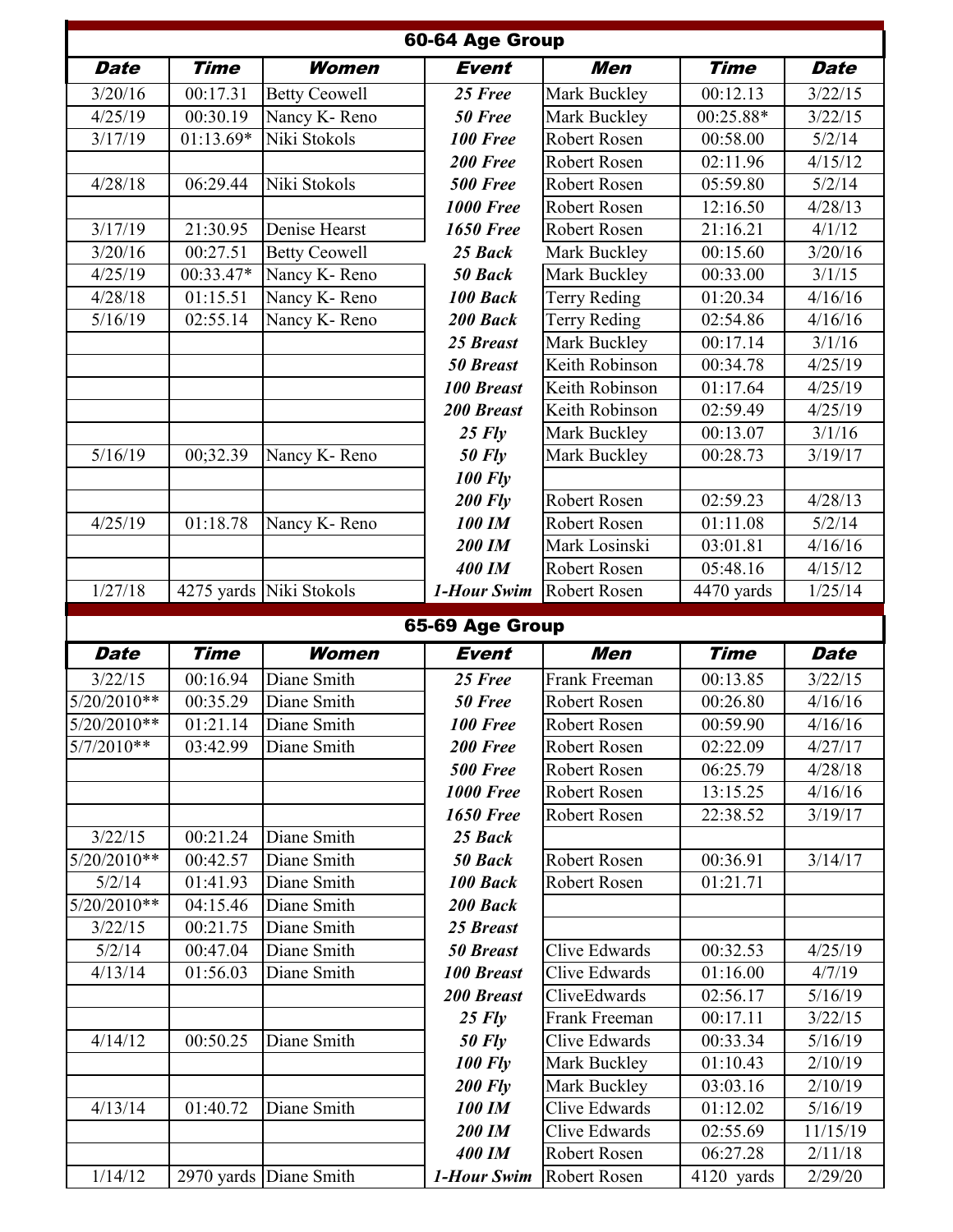|             |             |              | 70-74 Age Group                  |                      |             |             |
|-------------|-------------|--------------|----------------------------------|----------------------|-------------|-------------|
| <b>Date</b> | <b>Time</b> | <b>Women</b> | <b>Event</b>                     | Men                  | <b>Time</b> | <b>Date</b> |
|             |             |              | 25 Free                          | Frank Freeman        | 00:14.69    | 3/20/16     |
| 5/13/18     | 00:35.35    | Diane Smith  | 50 Free                          | Frank Freeman        | 00:32.18    | 4/28/18     |
| 4/26/15     | 01:22.73    | Diane Smith  | 100 Free                         | Frank Freeman        | 01:10.16    | 4/27/17     |
| 4/28/18     | 03:13.99    | Diane Smith  | 200 Free                         | Frank Freeman        | 02:39.31    | 4/28/18     |
|             |             |              | <b>500 Free</b>                  | Frank Freeman        | 07:12.52    | 4/27/17     |
|             |             |              | <b>1000 Free</b>                 | Frank Freeman        | 15:36.28    | 4/16/16     |
|             |             |              | <b>1650 Free</b>                 | Frank Freeman        | 25:14.68    | 4/27/17     |
|             |             |              | 25 Back                          |                      |             |             |
| 4/26/15     | 00:44.47    | Diane Smith  | 50 Back                          | Lloyd Johnson        | 00:43.99    | 1/15/12     |
| 4/23.15     | 01:42.70    | Diane Smith  | 100 Back                         |                      |             |             |
|             |             |              | 200 Back                         |                      |             |             |
|             |             |              | 25 Breast                        | Frank Freeman        | 00:19.44    | 3/20/16     |
| 4/24/15     | 00:48.08    | Diane Smith  | <b>50 Breast</b>                 | Lloyd Johnson        | 00:38.58    | 7/20/13     |
| 4/27/17     | 01:50.40    | Diane Smith  | <b>100 Breast</b>                | Lloyd Johnson        | 01:29.19    | 7/20/13     |
|             |             |              | <b>200 Breast</b>                | Lloyd Johnson        | 03:32.47    | 7/20/13     |
|             |             |              | $25$ Fly                         | Frank Freeman        | 00:16.13    | 3/20/16     |
| 3/6/16      | 01:01.55    | Diane Smith  | <b>50 Fly</b>                    | Frank Freeman        | 00:38.41    | 3/6/16      |
|             |             |              | <b>100 Fly</b>                   |                      |             |             |
|             |             |              | <b>200 Fly</b>                   |                      |             |             |
| 4/25/15     | 01:40.95    | Diane Smith  | <b>100 IM</b>                    | <b>Frank Freeman</b> | 01:27.62    | 3/6/16      |
|             |             |              | 200 IM                           |                      |             |             |
|             |             |              | <b>400 IM</b>                    |                      |             |             |
|             |             |              | 1-Hour Swim                      | Frank Freeman        | 3765 yards  | 1/29/16     |
|             |             |              |                                  |                      |             |             |
|             |             |              | 75-79 Age Group                  |                      |             |             |
| <b>Date</b> | <b>Time</b> | <b>Women</b> | <b>Event</b>                     | <b>Men</b>           | <b>Time</b> | <b>Date</b> |
|             |             |              | 25 Free                          |                      |             |             |
|             |             |              | 50 Free                          |                      |             |             |
|             |             |              | <b>100 Free</b>                  |                      |             |             |
|             |             |              | 200 Free                         |                      |             |             |
|             |             |              | <b>500 Free</b>                  |                      |             |             |
|             |             |              | <b>1000 Free</b>                 |                      |             |             |
|             |             |              | <b>1650 Free</b>                 |                      |             |             |
|             |             |              | 25 Back                          |                      |             |             |
|             |             |              | 50 Back                          |                      |             |             |
|             |             |              | 100 Back                         |                      |             |             |
|             |             |              | 200 Back                         |                      |             |             |
|             |             |              | 25 Breast                        |                      |             |             |
|             |             |              | <b>50 Breast</b>                 |                      |             |             |
|             |             |              | <b>100 Breast</b>                |                      |             |             |
|             |             |              | 200 Breast                       |                      |             |             |
|             |             |              | $25$ Fly                         |                      |             |             |
|             |             |              | <b>50 Fly</b>                    |                      |             |             |
|             |             |              | <b>100 Fly</b><br><b>200 Fly</b> |                      |             |             |
|             |             |              | <b>100 IM</b>                    |                      |             |             |
|             |             |              | 200 IM                           |                      |             |             |
|             |             |              | <b>400 IM</b>                    |                      |             |             |